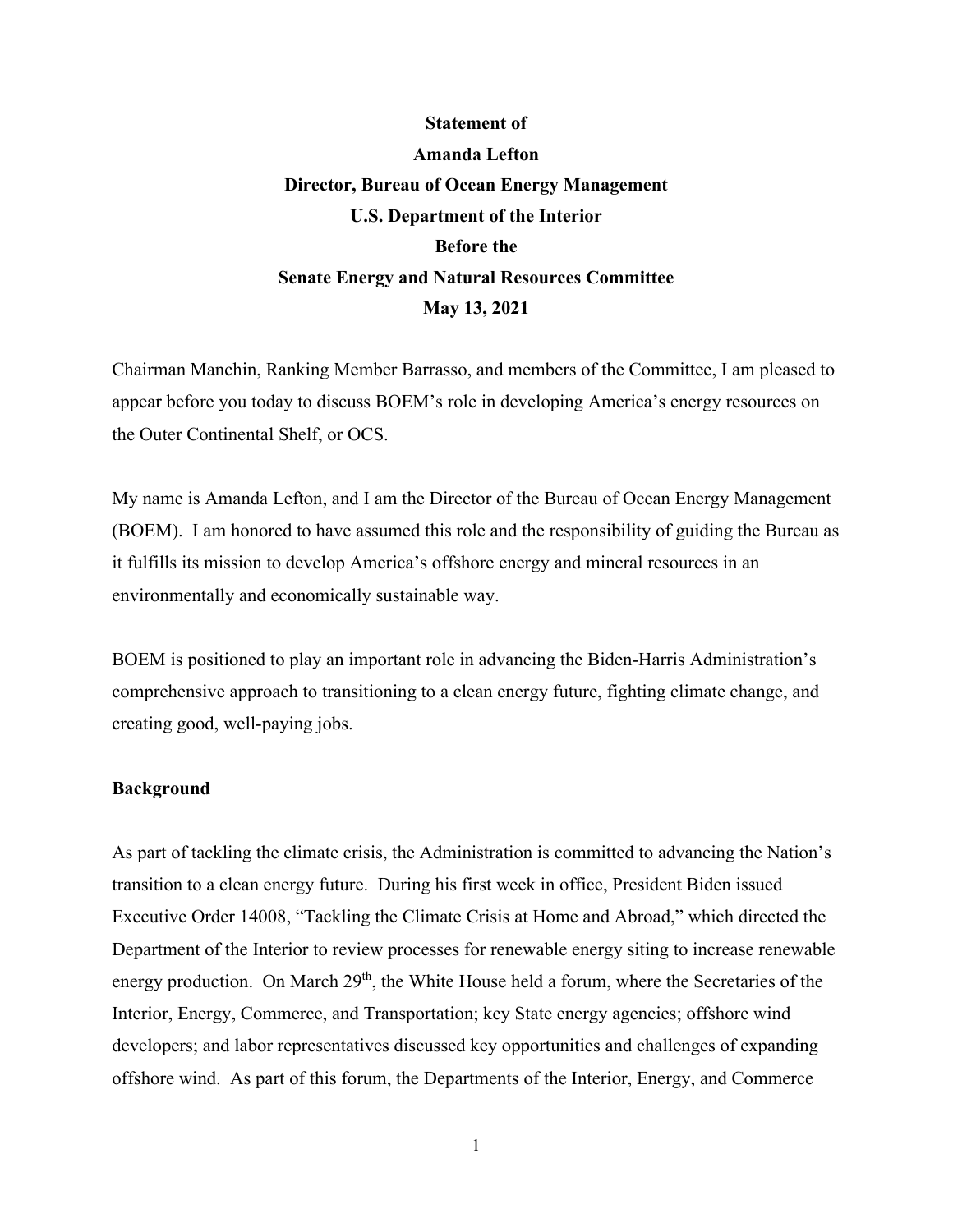committed to a target to deploy 30 gigawatts of offshore wind by 2030. Additionally, the Agencies announced a series of initiatives that collectively demonstrate an all-of-Government approach that will catalyze the offshore wind industry in the United States and support tens of thousands of jobs. To advance this critical agenda, I look forward to working with you to ensure our offshore renewable energy resources are developed efficiently, responsibly, and equitably, informed by proactive engagement with partners and stakeholders, while also creating goodpaying American jobs.

#### **Renewable Energy**

BOEM's delegated authority to manage renewable energy development on the OCS gives us a critical role in implementing the Administration's offshore wind plan. Leasing activities to date include eight (8) competitive lease sales to develop wind energy facilities that have generated over \$472 million in high bids. We now have seventeen (17) active, commercial-scale wind energy leases, including at least one off each State from Massachusetts to North Carolina. On these wind energy leases, BOEM has received fourteen (14) project development proposals submitted by industry. BOEM additionally has two research leases – one is a two-turbine wind demonstration project offshore Virginia, and the other is a lease to investigate potential marine hydrokinetic sources offshore Oregon.

Just this week, on May 11, 2021, Secretary of the Interior Deb Haaland and Secretary of Commerce Gina Raimondo announced approval of the construction and operation of the Vineyard Wind project — the first large-scale, offshore wind project in the United States. The 800-megawatt Vineyard Wind energy project will contribute to the [Biden-Harris administration's](https://gcc02.safelinks.protection.outlook.com/?url=https%3A%2F%2Flnks.gd%2Fl%2FeyJhbGciOiJIUzI1NiJ9.eyJidWxsZXRpbl9saW5rX2lkIjoxMDEsInVyaSI6ImJwMjpjbGljayIsImJ1bGxldGluX2lkIjoiMjAyMTA1MTEuNDAyNzE2ODEiLCJ1cmwiOiJodHRwczovL3d3dy53aGl0ZWhvdXNlLmdvdi9icmllZmluZy1yb29tL3N0YXRlbWVudHMtcmVsZWFzZXMvMjAyMS8wMy8yOS9mYWN0LXNoZWV0LWJpZGVuLWFkbWluaXN0cmF0aW9uLWp1bXBzdGFydHMtb2Zmc2hvcmUtd2luZC1lbmVyZ3ktcHJvamVjdHMtdG8tY3JlYXRlLWpvYnMvIn0.Y4WNFzvI5WhWzDRY6RoM8mDD9HY1bvDbqnlxhyp5Xv8%2Fs%2F682038977%2Fbr%2F106190772126-l&data=04%7C01%7Cmatthew_quinn%40ios.doi.gov%7Cb6d7550367a74c8dfacd08d9149ac156%7C0693b5ba4b184d7b9341f32f400a5494%7C0%7C0%7C637563477380489331%7CUnknown%7CTWFpbGZsb3d8eyJWIjoiMC4wLjAwMDAiLCJQIjoiV2luMzIiLCJBTiI6Ik1haWwiLCJXVCI6Mn0%3D%7C3000&sdata=n3%2Ble9hhkFzOoUoYjlzAnoVGZZ4Tt0QYFQPLilKqmYc%3D&reserved=0)  [goal](https://gcc02.safelinks.protection.outlook.com/?url=https%3A%2F%2Flnks.gd%2Fl%2FeyJhbGciOiJIUzI1NiJ9.eyJidWxsZXRpbl9saW5rX2lkIjoxMDEsInVyaSI6ImJwMjpjbGljayIsImJ1bGxldGluX2lkIjoiMjAyMTA1MTEuNDAyNzE2ODEiLCJ1cmwiOiJodHRwczovL3d3dy53aGl0ZWhvdXNlLmdvdi9icmllZmluZy1yb29tL3N0YXRlbWVudHMtcmVsZWFzZXMvMjAyMS8wMy8yOS9mYWN0LXNoZWV0LWJpZGVuLWFkbWluaXN0cmF0aW9uLWp1bXBzdGFydHMtb2Zmc2hvcmUtd2luZC1lbmVyZ3ktcHJvamVjdHMtdG8tY3JlYXRlLWpvYnMvIn0.Y4WNFzvI5WhWzDRY6RoM8mDD9HY1bvDbqnlxhyp5Xv8%2Fs%2F682038977%2Fbr%2F106190772126-l&data=04%7C01%7Cmatthew_quinn%40ios.doi.gov%7Cb6d7550367a74c8dfacd08d9149ac156%7C0693b5ba4b184d7b9341f32f400a5494%7C0%7C0%7C637563477380489331%7CUnknown%7CTWFpbGZsb3d8eyJWIjoiMC4wLjAwMDAiLCJQIjoiV2luMzIiLCJBTiI6Ik1haWwiLCJXVCI6Mn0%3D%7C3000&sdata=n3%2Ble9hhkFzOoUoYjlzAnoVGZZ4Tt0QYFQPLilKqmYc%3D&reserved=0) of generating 30 gigawatts of energy from offshore wind by 2030.

On March 29th, the Department of the Interior announced that BOEM finalized the New York Bight Wind Energy Area, approximately 800,000 acres of shallow water between Long Island and the New Jersey coast. Subsequently BOEM published the Notices of Intent to prepare Environmental Impact Statements for Ocean Wind and Revolution Wind located offshore New Jersey, Massachusetts, and Rhode Island. An Environmental Impact Statement for South Fork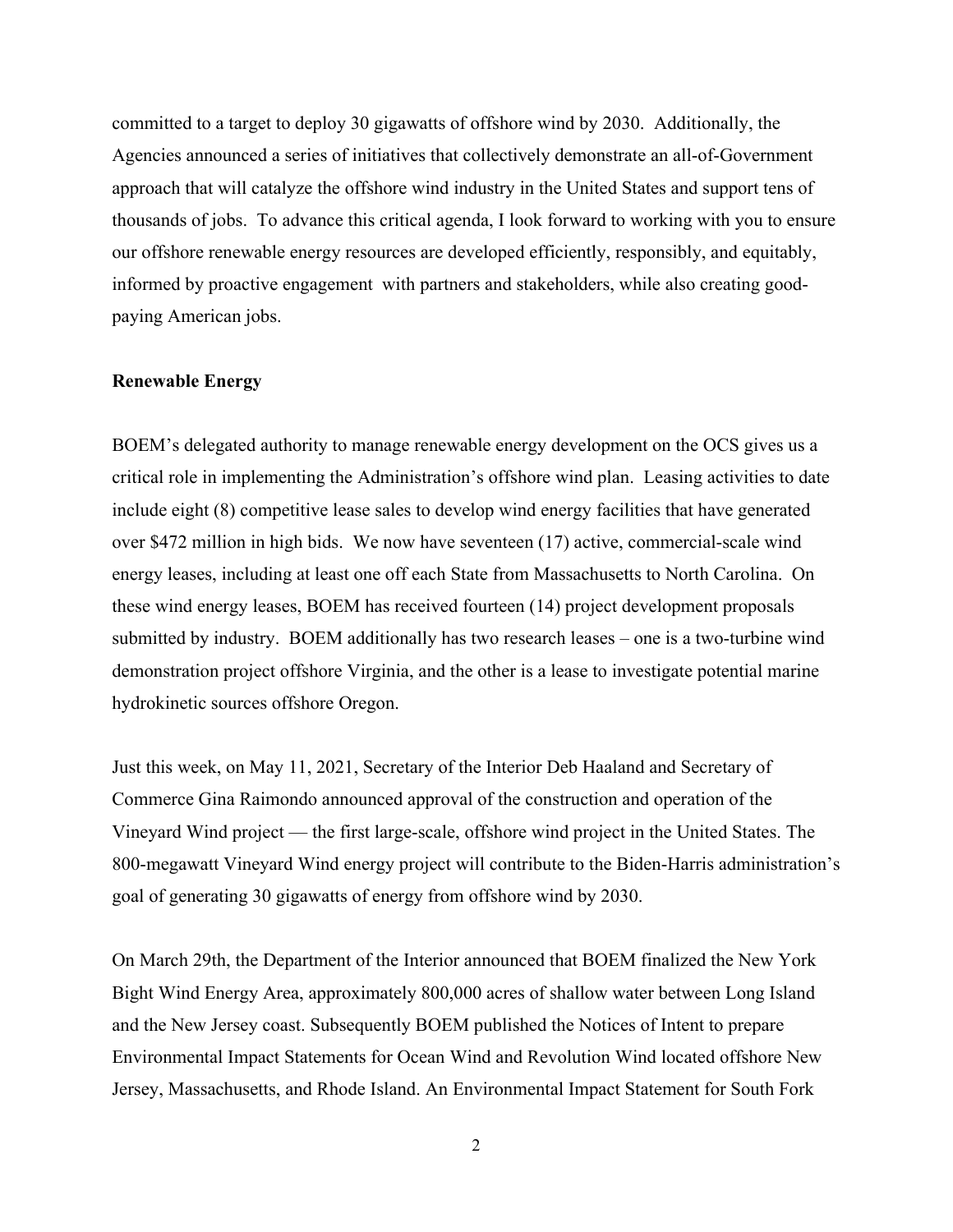Wind is already underway. These advancements are the product of both BOEM's diligent work to evaluate environmental and multiple use considerations, and our robust engagement with industry, Tribal governments, a variety of partners and stakeholders, and State and local governments.

We anticipate continued interest and growth in renewable energy on the Outer Continental Shelf in the years to come.

### **Marine Minerals**

BOEM is the primary agency charged with managing OCS marine minerals, such as sand and gravel, and is responsible for leasing these resources. Marine minerals managed by BOEM have been used for four dozen completed coastal restoration projects and have restored 428 miles of shoreline in eight states. To date, our marine minerals program has largely focused on beach nourishment and coastal restoration projects. We are also examining the potential for the sustainable production of critical minerals on the OCS, which are used in transportation, construction, renewable energy and by the military. In partnership with the U.S. Geological Survey, BOEM is developing a National Offshore Critical Mineral Inventory that will identify the amount and location of critical OCS minerals and highlight areas that can be further evaluated. The success of the Marine Minerals Program depends on partnerships with other federal agencies, state, and local governments as well as regional planning bodies, industry, and the business community, academia, tribes, and the general public.

## **Oil and Gas**

Executive Order 14008 directs the Department of the Interior to pause new oil and natural gas leasing on public lands and offshore waters, to the extent consistent with applicable law, pending a comprehensive review of the Federal oil and gas program. This directive is limited to leasing; it does not impact production or plans or permit applications submitted under valid, existing leases; such applications continue to be reviewed and approved. The directive also does not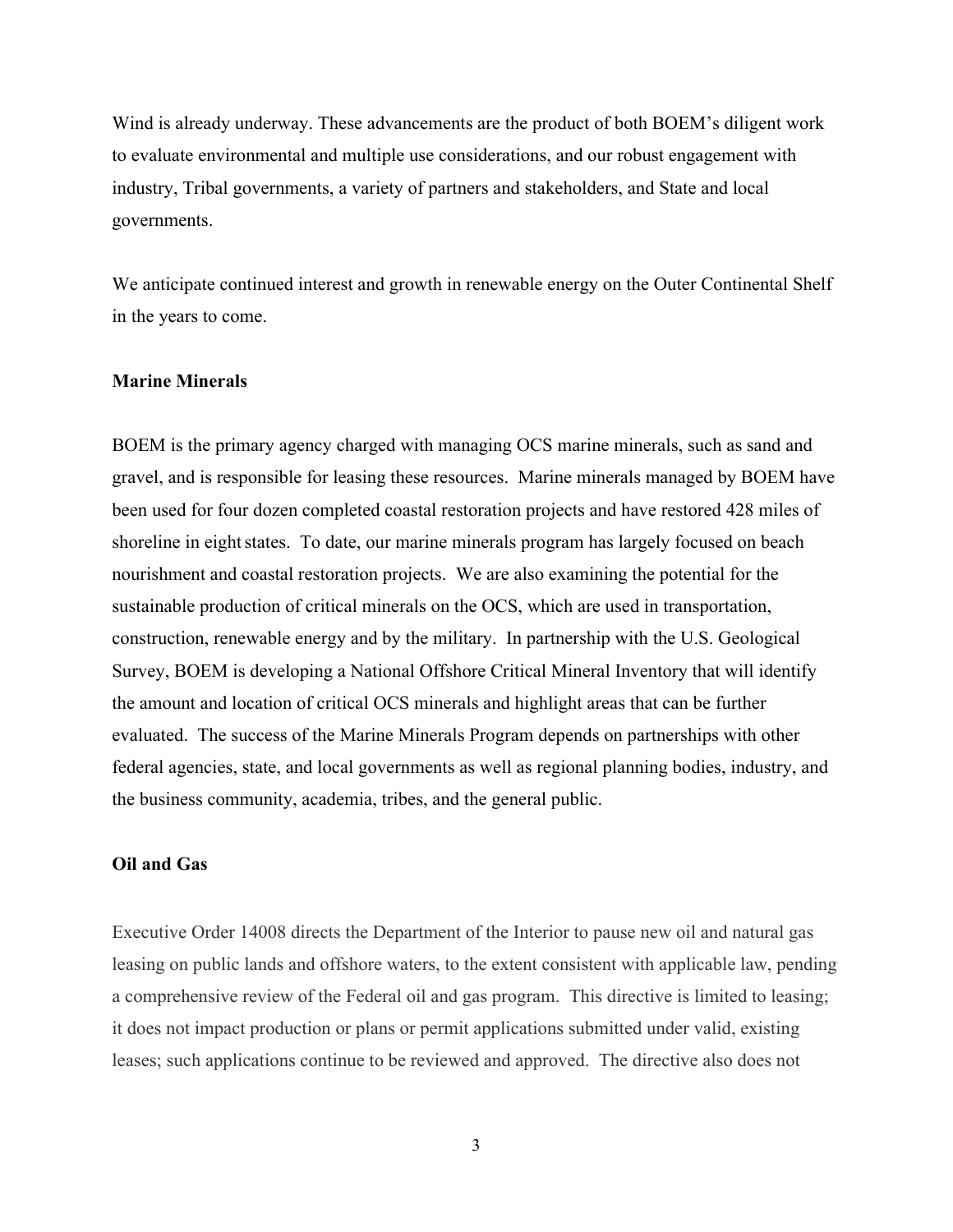apply to private or State lands, or lands that the United States holds in trust or restricted status for Tribes or individual Indians.

The Executive Order provides an important opportunity to review our oil and gas program to ensure that it serves the American public and to restore balance on America's public lands and waters to benefit current and future generations. The order directs a focus on reducing climate pollution, delivering environmental justice, and creating family-supporting jobs. In undertaking this review, BOEM is considering whether royalties and other fiscal terms amount to a fair return for the American taxpayer, including accounting for the corresponding costs to the climate and environment, ensuring that our actions respect our government-to-government relationships with Tribal nations, and committing to the principles of environmental justice in our decision-making.

We expect to complete the review in a timely manner, but do not have an exact timeframe for completion. An interim report to describe the focus and next steps for the review will be released in early summer. Incorporated into and summarized in that report will be input received during a virtual forum on March 25, 2021, that included diverse perspectives from the oil and gas industry, Tribes, academia, labor unions, and equity and environmental organizations, as well as submission of over 100,000 pieces of written input from the public. In addition, we have met and continue to meet with governors, Tribes, members of Congress, and interested stakeholders.

#### **Scientific Integrity**

In addition to Executive Order 14008, President Biden also issued Executive Order 13990, "Protecting Public Health and the Environment and Restoring Science to Tackle the Climate Crisis." Under the order, the Federal Government must be guided by the best science and must ensure the integrity of Federal decision-making. Additionally, Secretary of the Interior Deb Haaland recently issued Secretary's Order 3399, which provides guidance on how science should be used in decision-making and improve transparency and public engagement in the Department's decision-making process.

These orders signal a renewed focus on and respect for the importance and value science brings to government. Fortunately, BOEM has always relied on rigorous scientific research as a foundation for its decision-making. Since 1973, BOEM and its predecessors have funded more